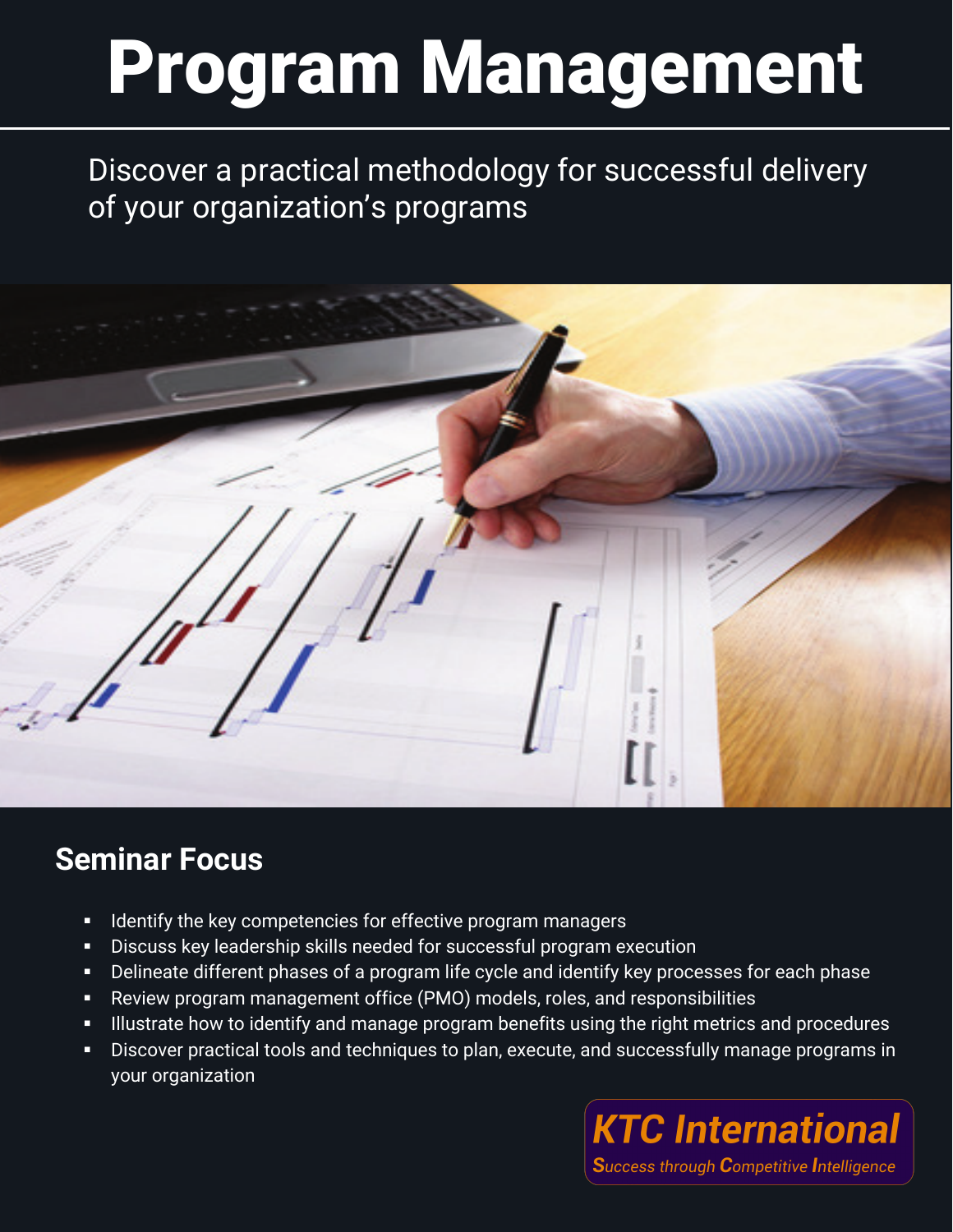### **Overview**

#### **As leading organizations have broadened their knowledge and skills in Project Management, reaching higher maturity levels, a need for effective management of programs has evolved**

The Project Management Institute (PMI®) issued a global standard for program management in 2006 and more recently announced Program Management Professional (PgMP®) certification credential. Although the term program management has been in wide use for a long time, very little information is available in the public domain on related tools, techniques, and best practices. There is not even a commonly accepted definition of a program with different organizations defining it differently. According to the PMI®, a program is a group of related projects managed in a coordinated way to obtain benefits and control not available from managing them individually. In addition, it may include on-going related work outside the scope of discrete projects included in the program. This three-day highly interactive seminar adapts the PMI® definition and presents cutting edge principles, tools, techniques, and best practices in managing programs.

### **Benefits of Attendance**

#### **Successful projects are often simply measured by time, cost and scope performance to baselines, whereas programs are also measured in terms of return on investment, new capabilities and delivery of benefits**

Consequently, progressive companies and their executives should be aware of the importance of identifying potential benefits, involving and getting commitment of stakeholders and set up the proper structures to deliver the benefits. This seminar will explain these processes and more specifically:

- Discuss relationships between projects, programs, and portfolios
- **IDENTIFY 1** Identify the key competencies of effective program managers and focus on the dos and don'ts of effective delegation in a program environment
- Identify common challenges of technical people in program leadership positions
- Use a Program Charter to link the program scope to organizational strategy
- Develop program governance focused on program goals
- Divide a program into projects to maximize benefit and control
- Develop / optimize a program schedule including management of project interdependencies
- Plan, track, and control program costs using earned value management method
- Optimize resource utilization especially in a matrix environment
- Discuss how to implement a PMO that supports successful execution of programs
- Identify and manage program benefits using the right metrics and procedures

### **Who Should Attend**

- Program and project managers involved in planning and execution of programs and projects
- Managers responsible for evaluation, selection, and termination of projects
- PMO managers and senior managers responsible for initiating or streamlining program management processes and methodologies
- Decision makers involved in authorizing projects or phases of projects
- Managers interested in receiving funding for their projects from their upper management or business units

#### **This course is in line with PMBOK**  $7<sup>th</sup>$  and makes the participants eligible for 24 PDUs.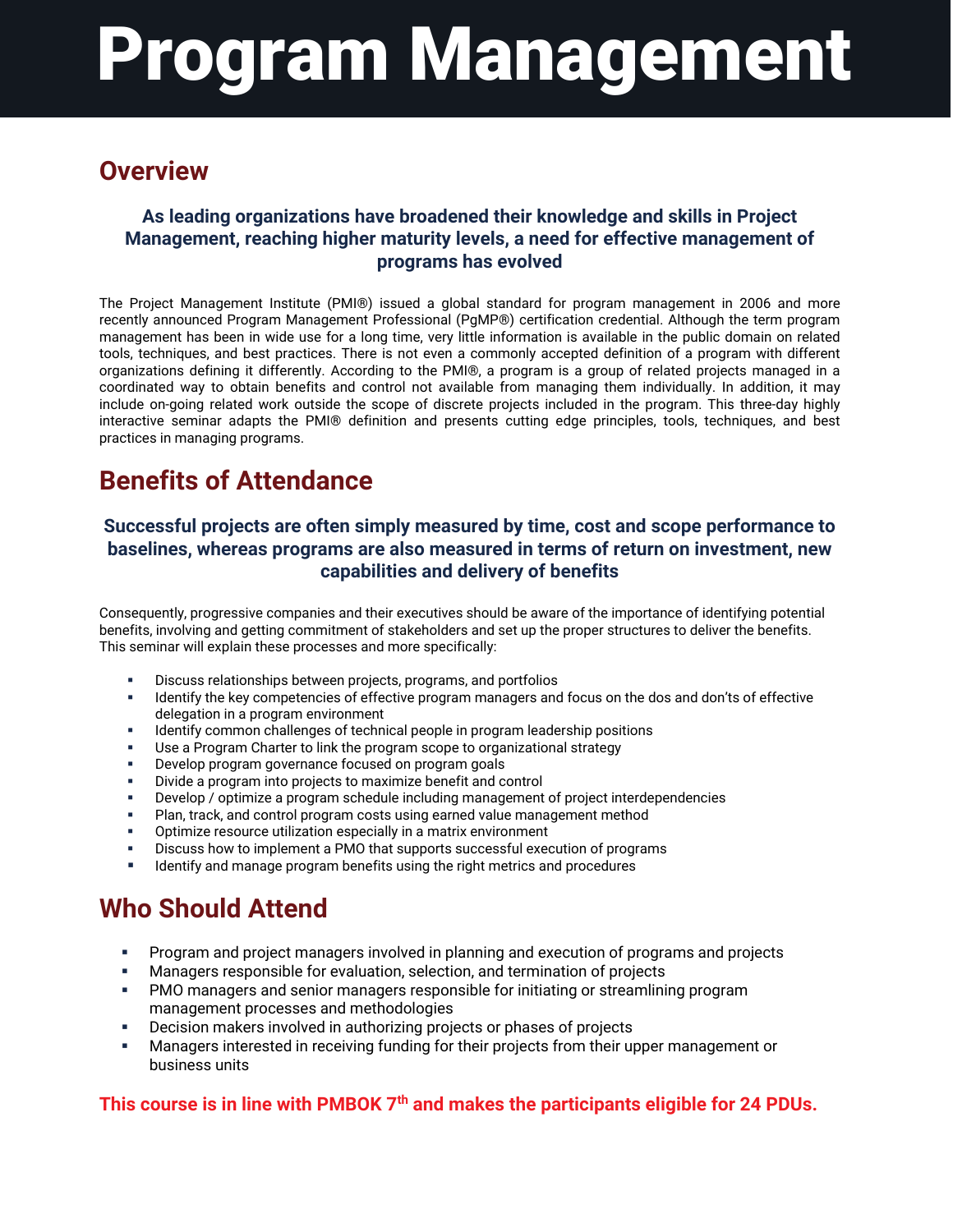# **Course Topics**

#### **DAY 1**

#### **SESSION 1: INTRODUCTION**

- Definitions: Project, program, portfolio
- How is a program different from a project?
- How is a program different from a portfolio?

#### **SESSION 2: THE BIG PICTURE**

- **Mission, vision, and strategy**
- The context of program management
- Relationships among portfolios, programs, and projects

#### **SESSION 3: PROGRAM MANAGER COMPETENCIES**

- **Transitioning from a technical specialist to a technical leader**
- **Managing without authority**
- **Emotional intelligence**
- **The Leadership Transition**

#### **DAY 2 SESSION 4: PROGRAM MANAGEMENT THEMES**

- **Benefits management**
- **Stakeholder management**
- **Program governance**

#### **SESSION 5: PROGRAM LIFE CYCLE**

- **Life cycle phases**
- **Phase-gate review process**
- **Delivering benefits**

#### **SESSION 6: PROGRAM INITIATION**

- **Strategic alignment**
- **Program business case**
- **Program business plan**
- **Program Charter**

#### **SESSION 7: PROGRAM PLANNING**

- **Program work breakdown structure (WBS)**
- **Program schedule development**
- **Program estimating and budgeting**